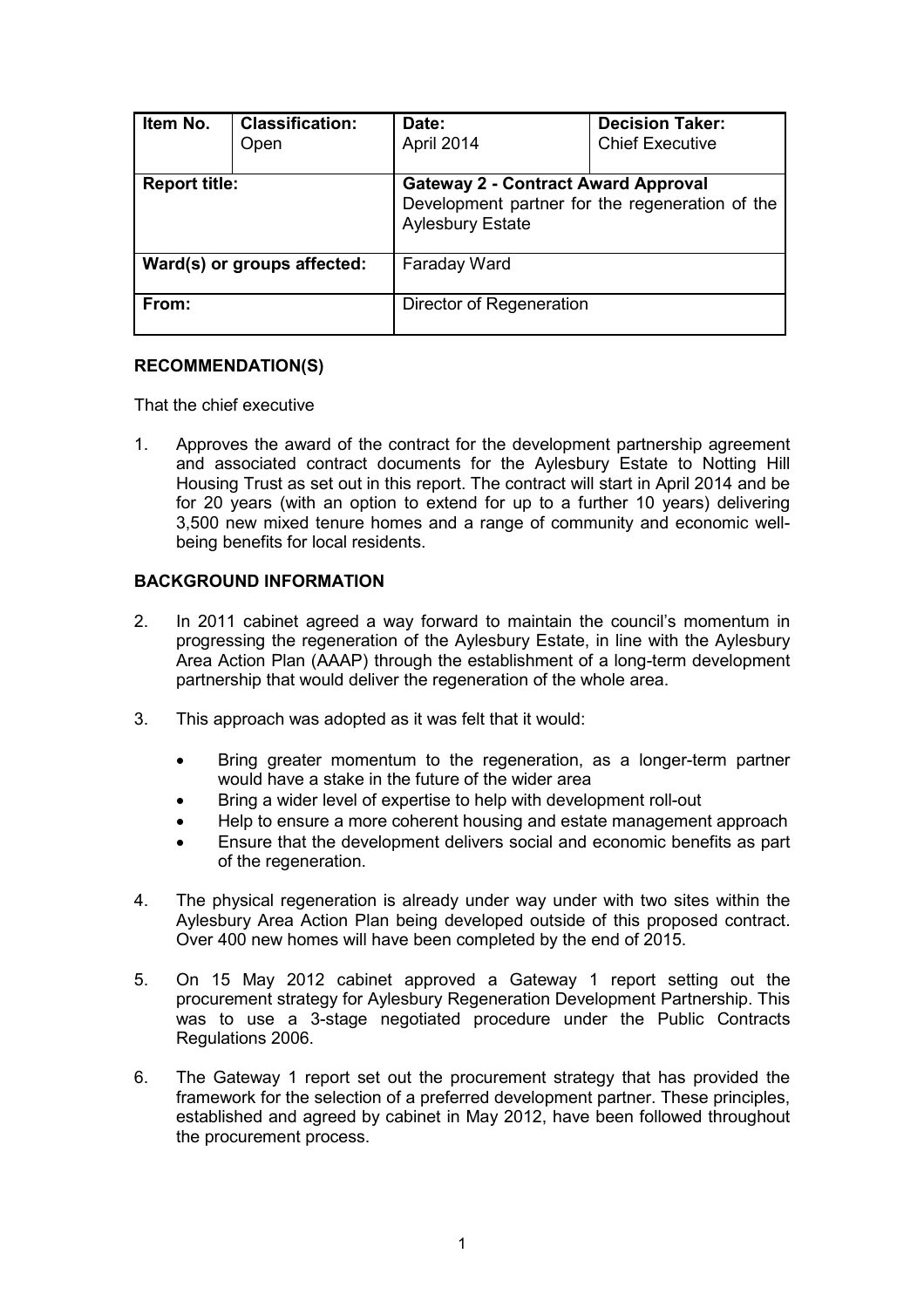7. The procurement of a development partner has progressed in line with the Procurement Project Plan set out in paragraph 15 below.

# **Procurement process to date**

- 8. The OJEU Notice was despatched on 12 September 2012 inviting applicants to request a procurement pack for Stage 1.
- 9. The selection stage of the procurement process consisted of three stages. Details of the process followed and outcome of the three stages are set out in the open version of cabinet report dated 28 January 2014 paragraphs 17 to 23 and 80-92.
- 10. The conclusion of stage 3 of the procurement process was a recommendation to cabinet for the selection of Notting Hill Housing Trust (Walworth Unlimited) as the council's preferred development partner and WE as reserved development partner.
- 11. On 28 January 2014 cabinet then approved the selection of Notting Hill Housing Trust as the council's preferred development partner for the regeneration of the Aylesbury Estate on the terms set out within that report.
- 12. That cabinet report also delegated authority to the chief executive to agree the final terms of the development partnership agreement and all associated contract documents with Notting Hill Housing Trust (in consultation with the cabinet member for regeneration and corporate strategy) and to approve the award of the contract This is through approval of this Gateway 2 report.
- 13. This report focuses on stage 4 of the procurement, contract finalisation. Stage 4 has involved a detailed programme of meetings between council and Notting Hill Housing Trust officers and the lawyers advising both parties. More detail is set out within this report in paragraphs 47 to 55.
- 14. Consultation has taken place with the cabinet member for regeneration and corporate strategy throughout this process and in particular on the agreement of the final terms of the development partnership agreement.

# **Procurement project plan (Key Decision)**

15. Procurement project plan

Completed stages shown shaded grey

| <b>Activity</b>                                                                            | <b>Complete by:</b> |
|--------------------------------------------------------------------------------------------|---------------------|
| Approval of Gateway 1: Procurement strategy report                                         | 15 May 2012         |
| Final evaluation criteria agreed by Director of<br>Regeneration                            | 10 Sep 2012         |
| OJEU notice                                                                                | 12 Sep 2012         |
| Stage 1: Combined Pre qualification questionnaire<br>(PQQ) and outline proposal submission | Dec 2012            |
| Stage 1 Evaluation and preparation for Stage 2                                             | Jan 2013            |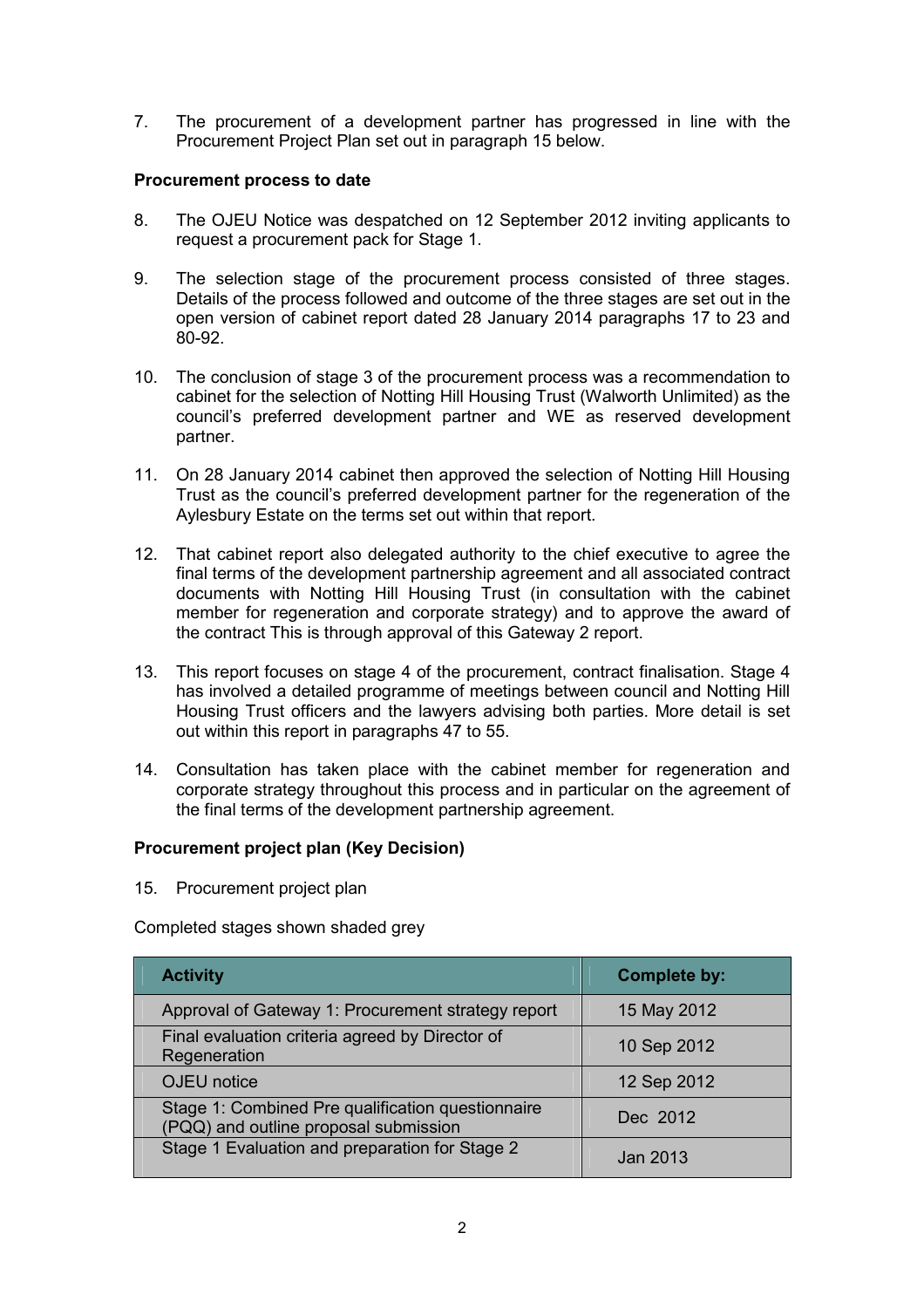| <b>Activity</b>                                                                                                                                                                          | <b>Complete by:</b>    |
|------------------------------------------------------------------------------------------------------------------------------------------------------------------------------------------|------------------------|
| Stage 2: Detailed proposals submission (max 3)<br>applicants)                                                                                                                            | May 2013               |
| Stage 2 Evaluation and preparation for Stage 3 (inc.<br>forward plan for Cabinet decision).                                                                                              | <b>Jul 2013</b>        |
| Stage 3: Best and Final offer submission (max 2)<br>applicants)                                                                                                                          | 1 Nov 2013             |
| Stage 3 Evaluation and Cabinet decision to appoint<br>preferred partner and to award contract within agreed<br>commercial and financial parameters. Issue of<br>preferred bidder letter. | 28 Jan 2014            |
| Stage 4 Contract finalisation period                                                                                                                                                     | 3 Feb-14 March<br>2014 |
| <b>DCRB/CCRB review</b>                                                                                                                                                                  | 20 March 2014          |
| Approval of Gateway 2 Contract Award report                                                                                                                                              | 4 April 2014           |
| <b>Standstill Period</b><br>Scrutiny Call-in period and notification of<br>implementation of Gateway 2 decision                                                                          | 14 April 2014          |
| Contract award and start                                                                                                                                                                 | 18 April 2014          |
| Contract completion date (20 year contract)                                                                                                                                              | 18 April 2034          |

# **KEY ISSUES FOR CONSIDERATION**

### **Description of procurement outcomes**

- 16. As set out in the Gateway 1 report, the outcome of the procurement will be the appointment of a developer that will work with the council to deliver the regeneration of the Aylesbury Estate over a period of 20 years with options to extend in particular circumstances.
- 17. The aim of the procurement has been to structure the council's requirements and invite proposals from applicants that would best deliver the council's vision for the regeneration of the area.
- 18. Notting Hill Housing Trust was selected as the council's preferred partner to work with the council to finalise a Development Partnership Agreement (DPA) and a business plan based on their BAFO proposals. This includes an implementation master plan that will set out the framework for the delivery of the overall objectives of the project.
- 19. The business plan is based on the Notting Hill Housing Trust's BAFO proposals and designed to deliver the council's objectives. It is governed by a number of key commercial and financial principles that set out both the developer's and the council's responsibilities.
- 20. The following paragraphs set out the key principles included in the contract documentation.

# *Commercial principles*

21. The DPA will be for 20 years with extension provisions for up to a further 10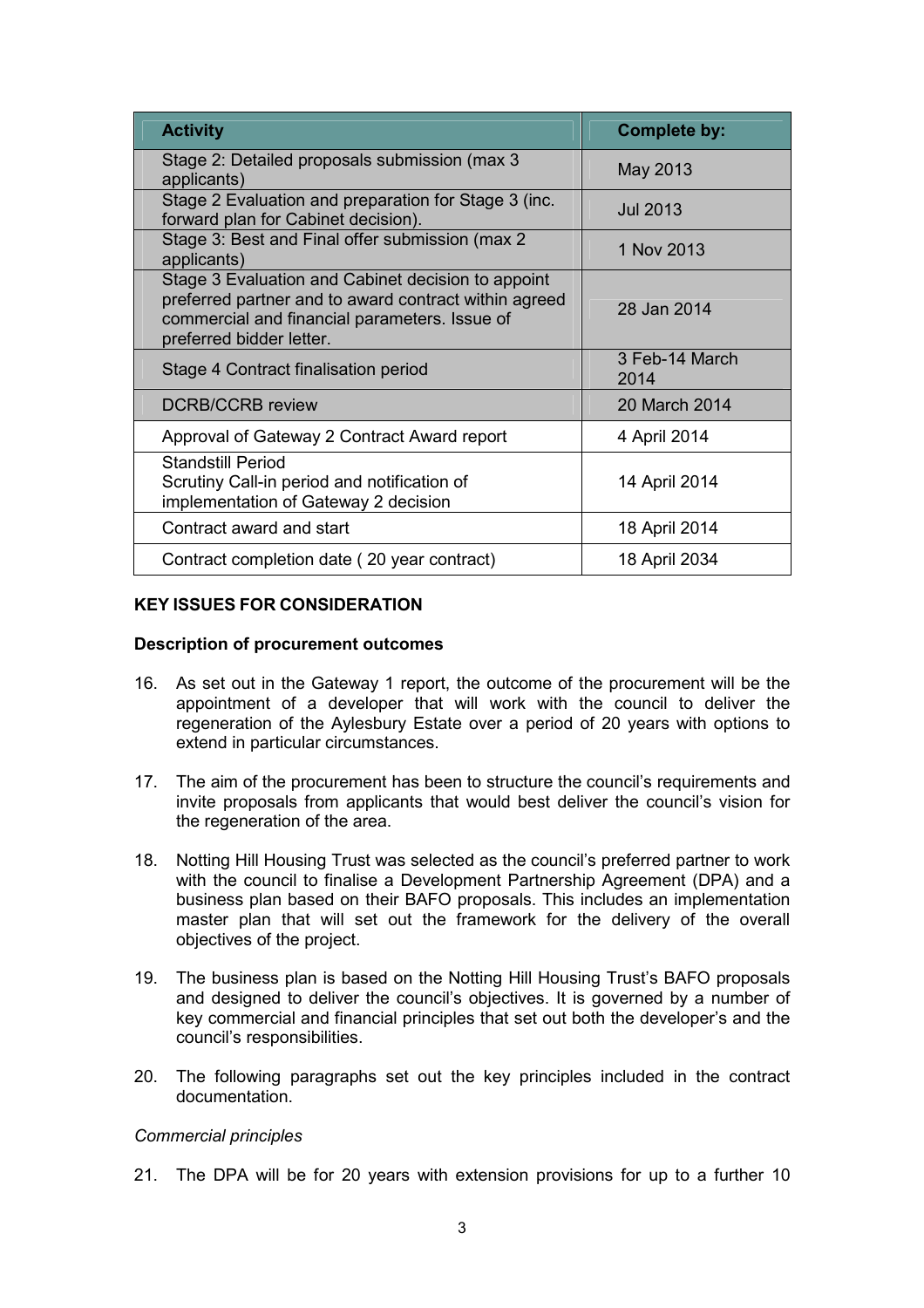years. The agreement will govern the relationship between the parties and establish the terms of land-transfer.

- 22. Appendix 1 provides a plan of the area to be covered by the DPA which includes the entire estate with the exception of sites 7 and 1a, as defined in the Aylesbury Area Action Plan (AAAP), as these sites are already under development.
- 23. The DPA gives Notting Hill Housing Trust (the developer) the opportunity to draw-down parcels of land for development across the Aylesbury Estate, subject to pre-agreed conditions and satisfactory performance on previous parcels of land (plots). The land will be transferred on the basis of the grant of long leases (250 years). The development of plots will only proceed when all the conditions precedent (such as funding, planning, consents, and vacant possession) have been met.
- 24. Once the developer has drawn-down a plot they will also become responsible for long-term area and housing management within that plot.
- 25. The development will be undertaken in phases with the first development site being site 1b\1c as shown in appendix 1. Subsequent phasing of development plots will be on the basis of the agreed implementation master plan ( part of the business plan) with the arrangements for re-housing of existing residents of the estate and the delivery of infrastructure including community buildings and public realm clearly identified.

### *Financial principles*

- 26. The DPA includes provisions for the payment of a fixed price for the first development site, payable in instalments as the site is developed. The details are set out appendix 3 of the closed report. There are also provisions for the developer to share any increase in sales values over an agreed threshold with the council.
- 27. Land value for subsequent development plots will be established through the agreed financial model with agreed inputs for development costs and receipts. The inputs to this model in respect of the developer's fixed profit, investment in the affordable rented units and the council's share of development overage also form part of the DPA.
- 28. The business plan sets out the contractual commitments that Notting Hill Housing Trust has made including the provision of community space and employment and training opportunities. These will be delivered at their cost.

### *Council obligations under the proposed DPA*

- 29. The council will have overall responsibility for land assembly and the delivery of vacant possession of the development sites throughout the agreement.
- 30. On the first development site the council will be obliged to continue with the current programme of re-housing tenants and buying back leasehold interests until there is vacant possession of the whole site. This will include making a Compulsory Purchase Order if required.
- 31. The council will also be obliged to bear the cost of the demolition of the existing blocks to top of slab level. The cabinet report set out that there would be an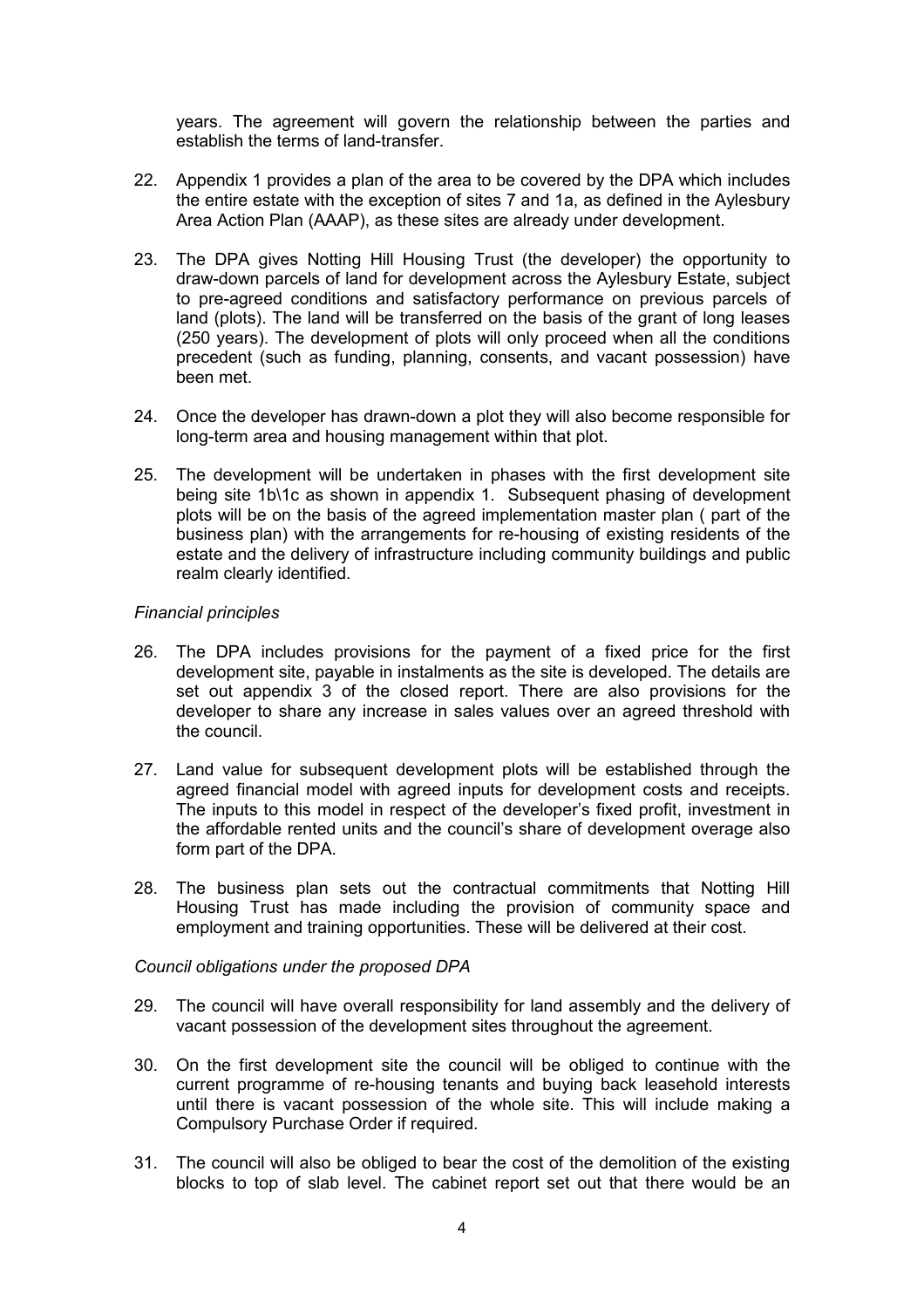option in the DPA for the council to procure the demolition of the existing building through the developer and that a separate gateway report will be brought for approval after signature of the DPA to either exercise this option or require approval of an alternative route.

- 32. It has now been agreed that for the first development site the council will procure the demolition of the existing building through the developer. There is also an option in the agreement for the council to procure the demolition in this way on subsequent plots.
- 33. A separate gateway 1 report will be brought forward for approval of this procurement route in respect of the First Development Site by the strategic director of finance and corporate services before signature of the DPA. A further gateway 1 report will be bought forward later in 2014 for cabinet to approve a procurement route for the demolition over the life of the programme.
- 34. The financial implications of funding the demolition works in phase 1 (shown edged with the dotted line on the plan at appendix 1) and phase 2 (all the sites to the east of Thurlow Street including Wendover) are set out in paragraph 101.
- 35. The council's obligation to deliver vacant possession of plots for development are linked within the DPA to the developer's obligation to deliver pre-agreed levels of units at target rent to re-house existing Aylesbury tenants and secondly, intermediate products that meet the needs of existing Aylesbury leaseholders.
- 36. Statutory consents: The council will be responsible for any necessary statutory consent which only it can obtain, including those relating to land disposal. Examples may include stopping up and adoption of highways.

# *Council's minimum requirements*

- 37. In addition to these financial and commercial principles the DPA sets out core minimum requirements that must be met by the developer. These are based on the key development principles established in the AAAP and other principles that support the council's vision.
- 38. These minimum requirements include
	- Minimum of 50% of the housing to be affordable (calculated by habitable room); of which, 75% to be social rent (at target rents); and 25% to be intermediate products (shared ownership or shared equity)
	- The council will have 100% nominations rights on all target rented units and re-lets while there is still a need to re-house existing Aylesbury tenants
	- The developer will provide funding of £1.25m for community benefit over the first 5 years and the provision of a new community building on the first development site at a peppercorn rent
	- The ring-fencing of ground rents from private and intermediate units for the maintenance of non-adopted shared spaces ( for example, community gardens and play areas)
	- The developer will provide are agreed numbers of shared equity products for Aylesbury leaseholders structured to be affordable and attractive for them and off-site target rented units to provide alternative re-housing options for tenants.
	- The developer will provide agreed numbers of employment and training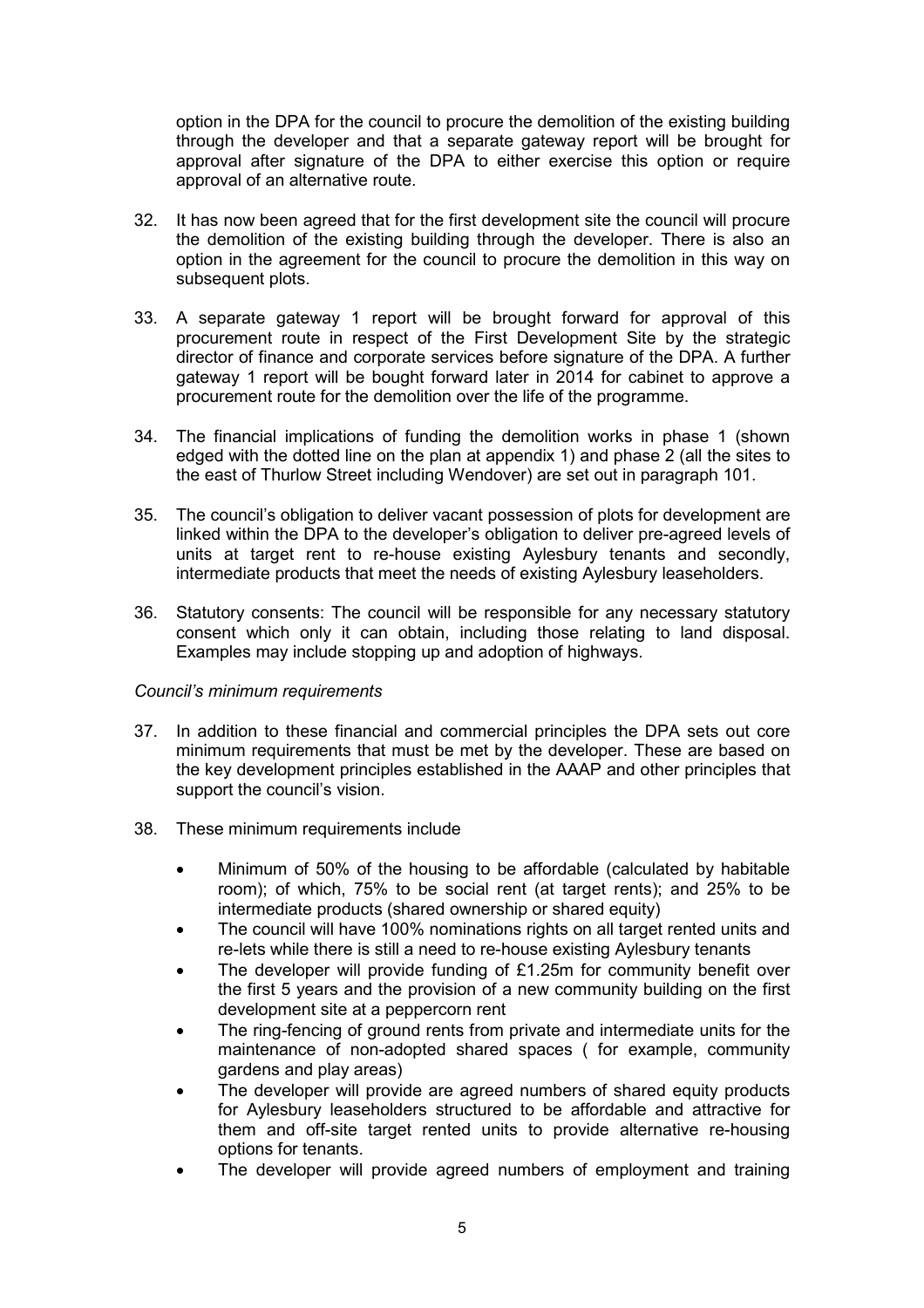opportunities for residents.

# **Key/Non Key decisions**

39. This report deals with a key decision.

### **Policy implications**

- 40. The procurement of a development partner should ensure continuity of construction in line with works already complete on Phase 1a and underway on Site 7, as well as completing the regeneration of the Aylesbury Estate in line with the principles set out in the Aylesbury Area Action Plan and the council's core strategy. Both the Aylesbury area action plan, approved by council assembly in January 2010, and the core strategy, approved by council assembly in April 2011, set out the council's detailed vision for the future of the Aylesbury and provide the planning policy framework for the area.
- 41. The regeneration of the Aylesbury Estate is a key priority for the council as identified in promise nine of the Leader's ten fairer future promises in the council Plan adopted by cabinet in July 2011: 'Bring the full benefits and opportunities of regeneration to all Southwark's residents and build new family homes on the Aylesbury Estate and at Elephant and Castle'. The proposed DPA will deliver this promise by providing new homes on the Aylesbury, as well bringing economic and employment opportunities for local residents and businesses.
- 42. The economic and community proposals developed in line with the council's requirements will also help support the delivery of the ambitions set out in the council's economic wellbeing strategy approved by cabinet November 2012.

# **Tender process**

### *Development of procurement documentation*

43. The details of how the procurement documentation was developed are set out in paragraphs 56 to 65 of the cabinet report dated 28 January 2014.

### **Tender evaluation**

44. The full details of the evaluation methodology are set out in the 28 January 2014 cabinet report paragraphs 66 to 78.

# **Overall outcome of evaluation**

- 45. Notting Hill Housing Trust was the strongest applicant. They scored highest both overall and for each part in accordance with the evaluation methodology described in the cabinet report and the recommendation to cabinet was therefore that they were appointed as the council's preferred partner to go forward to stage 4 Contract Finalisation.
- 46. The cabinet report identified a number of points that needed to be finalised prior to contract award. These points and the detail now finalised are set out below in paragraphs 56 to 70 with additional points in appendix 3 of the closed report.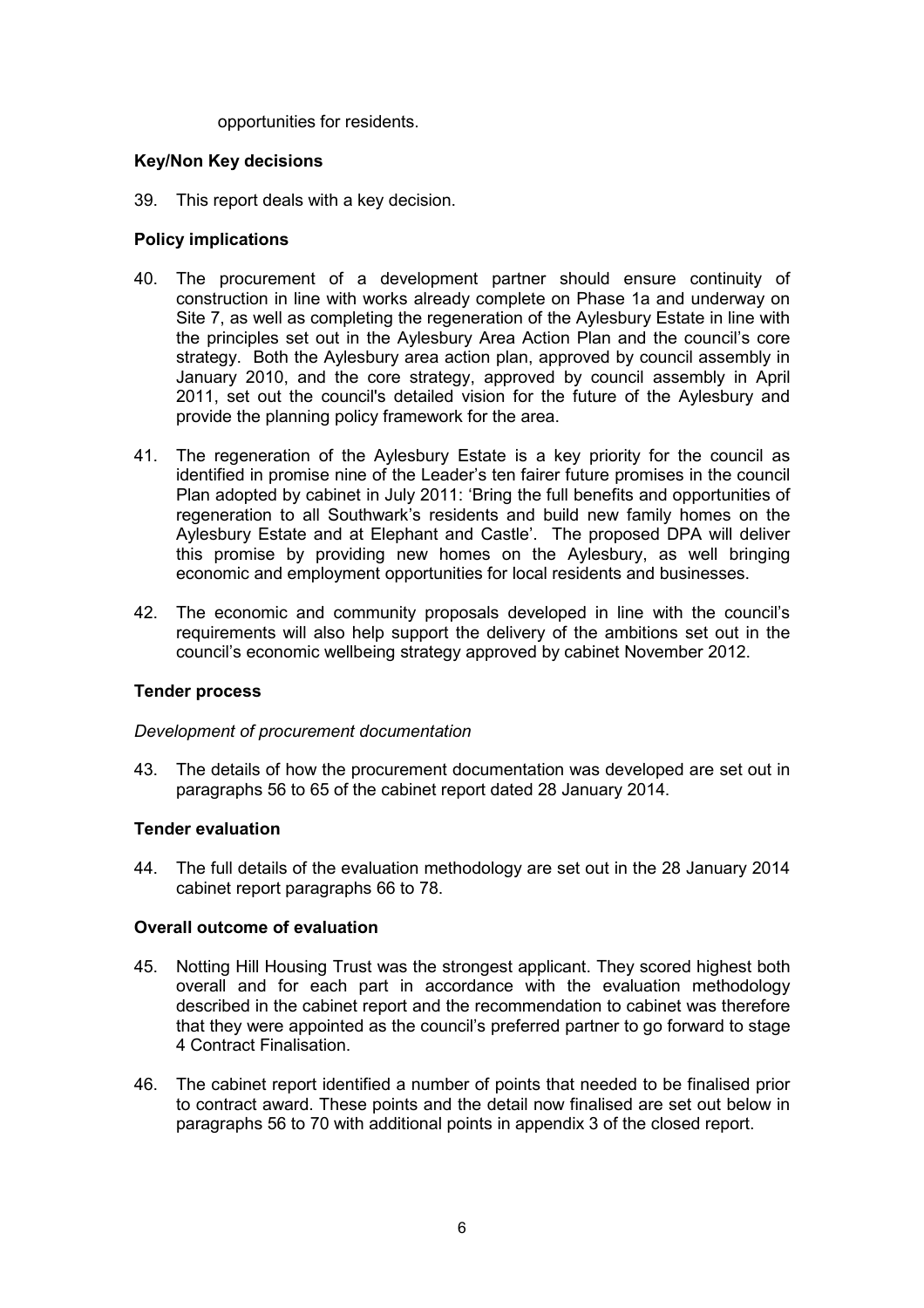# **Stage 4 Contract finalisation**

- 47. The purpose of stage 4 of this procurement process has been the contracturalisation of Notting Hill Housing Trust's BAFO tender. The summary of the BAFO offer from Notting Hill Housing Trust is set out in appendix 2.
- 48. In preparation for stage 4, detailed contract documentation was prepared including a draft Development Partnership Agreement (DPA) annexing a draft business plan and lease agreements relating to the proposed development.
- 49. A preferred bidder letter was issued and this was agreed and signed by both parties. This included the detailed points for agreement prior to contract award.
- 50. The contract documentation has been agreed through a schedule of contract finalisation meetings that have taken place during February and March 2014 with a view to closing contracts in line with the procurement plan.
- 51. The meetings were led by the Aylesbury Team with support from specialist council officers and external legal, financial and technical advisors as required. The meetings were tightly managed with a legal protocol in place that ensured once agreed detailed points could not be reopened.
- 52. The DPA and the business plan are large documents and extend to over 500 pages of text and several bound volumes of plans and drawings.
- 53. The council's lawyers have prepared a short summary of the DPA and this is attached as appendix 3 with additional detail provided in appendix 3 to the closed report.

|    | Introduction                                       |
|----|----------------------------------------------------|
| 2  | Partnership working strategy                       |
| 3  | Mobilisation programme                             |
| 4  | Implementation strategy - Land Assembly            |
| 5  | Implementation strategy - Development              |
| 6  | Implementation - Interim Management                |
|    | Design and technical strategy                      |
| 8  | Marketing, communications and involvement strategy |
| 9  | Community and economic wellbeing strategy          |
| 10 | Area management strategy                           |
| 11 | <b>Implementation Master Plan</b>                  |
| 12 | Financial management and models                    |
| 13 | <b>Risk Management</b>                             |
| 14 | <b>Key Performance Indicators</b>                  |

54. The business plan extends to 14 sections as follows:

55. A summary setting out how the business plan will be used during the contract period and the contents of the initial business plan is attached as appendix 4 with additional details set out in appendix 4 to the closed report.

# **Detailed points confirmed during contract finalisation**

56. The following points were finalised during stage 4. Additional detail on each of these points is set out in the closed report.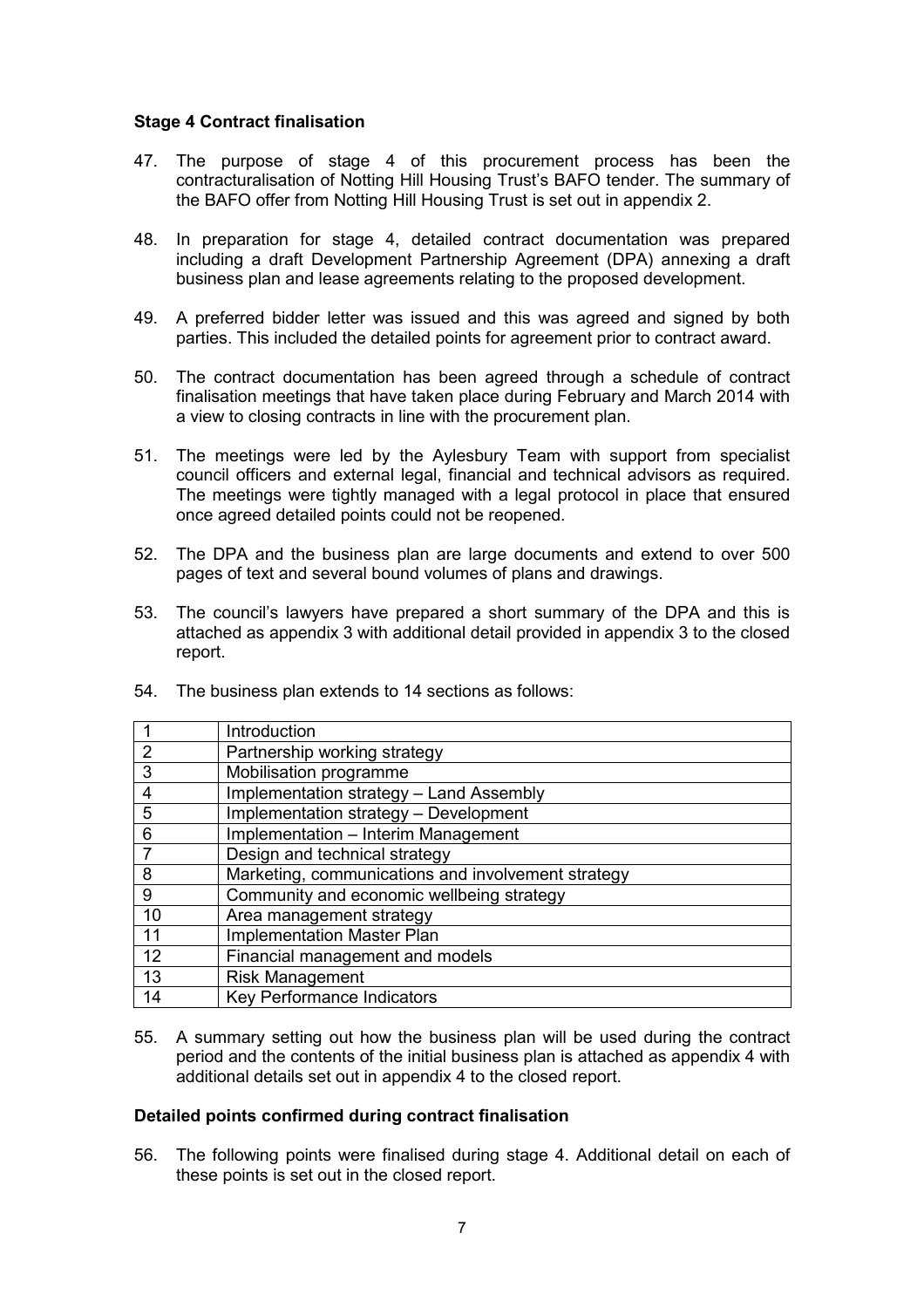- *Programme for first development site*: Longstop dates and milestones for achieving vacant possession, planning, demolition and construction agreed are set out as Schedule 2 to the DPA and in the Implementation Master Plan within the Business Plan. This is set out in appendix 6 of the closed report.
- Overage payable on first development site:
- Valuation of affordable rented units throughout the life of the programme.
- Sale of private housing: contractual arrangements between Notting Hill Housing Trust and Barratts.
- Council's detailed funding and development structure for site 10 (referred to in the documentation at Plot 18): This plot will be treated in similar way to other plots with the grant of a building lease under which the developer will construct the new buildings and public realm and then the grant of a long lease of the site to the developer but with provisions for either the council to leaseback the community or commercial space at peppercorn or retain the freehold of those areas.
- Non-adopted Shared Spaces (e.g. playgrounds, community gardens); These areas will be subject to separate leases of clearly identified areas within the new development. The tenant will be Notting Hill Housing Trust or a wholly owned subsidiary unless the council agrees an alternative arrangement. The tenant will be required to maintain and renew these areas to standards agreed by the council. Notting Hill Housing Trust is required to collect the ground rents payable on the private sales and intermediate units and allocate this funding for the purpose of maintaining the non-adopted shared spaces returning the excess funds to council. There will be a separate business plan agreed by the council for these areas.
- Programme commitments: An agreed project programme is included in the business plan which covers the agreement of detailed phasing of development plots planned and committed dates for council and developer obligations including vacant possession and planning.
- The details of Notting Hill Housing Trusts re-housing offer in terms of size and location of units is set out in section 4 of the business plan and described in appendix 4 of this report.
- Details of community well being offer including job descriptions and reporting lines to have been agreed in consultation with Creation Trust and these are set out in section 9 of the business plan and described in appendix 4 of this report.
- The co-location arrangements are set out in section 2 of the business plan and include Notting Hill Housing Trust's commitment to provide a shared hub on the first development site.
- Detailed Key Performance Indicators (KPIs) have been agreed and are set out in section 14 of the business plan and described in appendix 4 of this report.
- 57. The templates to DPA are agreed and include the final form of building lease, plot lease and council lease of community buildings

# **Next steps**

58. Authority is now sought for the chief executive, in consultation with the cabinet member for regeneration, and corporate strategy to agree the final details of the agreement and award the contract.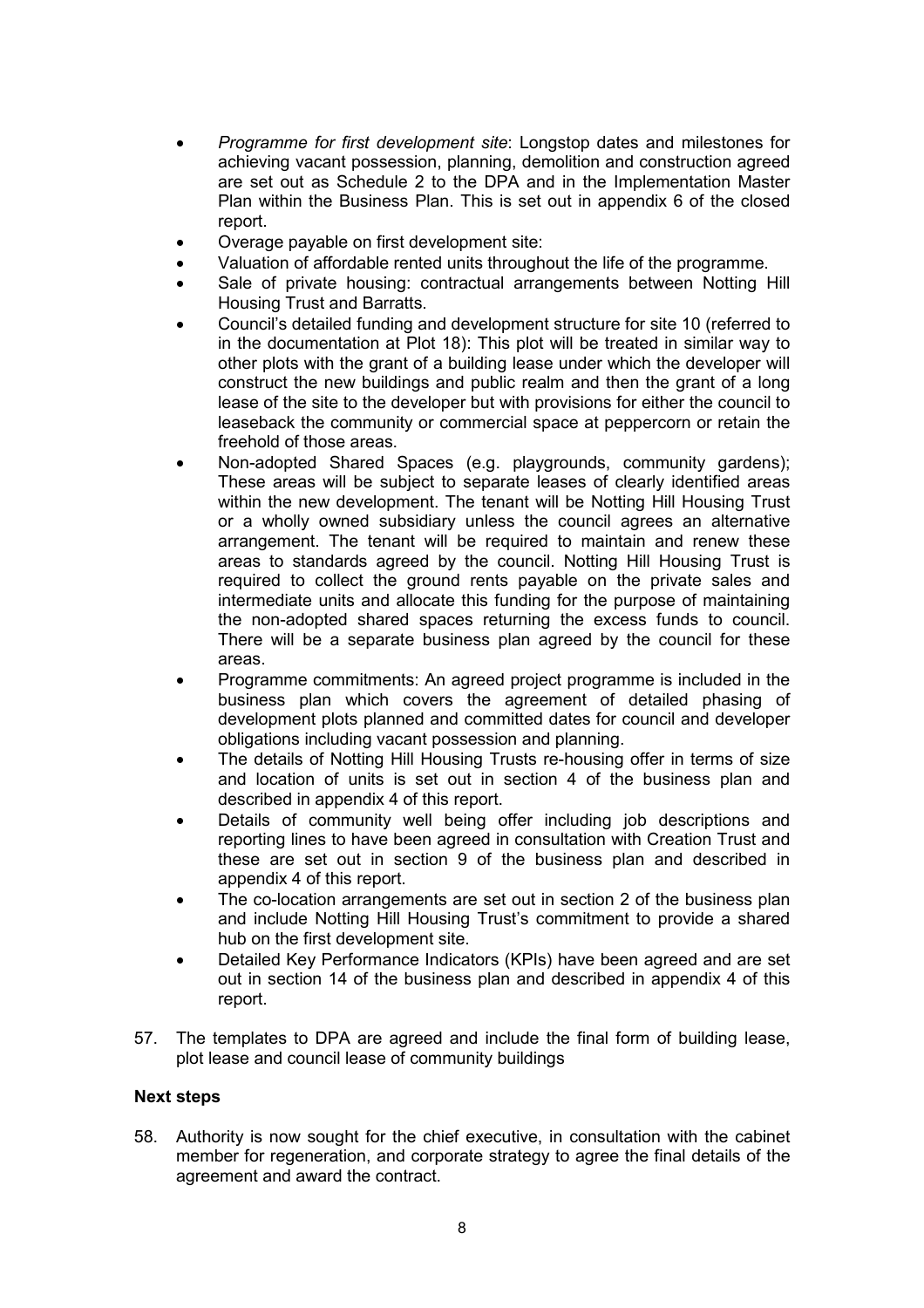59. At the same time as approval is sought to award this contract, both Notting Hill Housing Trust's and Barratt's boards are in the process of taking decisions to proceed. The relevant approvals of these two boards will need to be in place before the council's decision is implemented.

### **Development programme**

60. It is planned that development will proceed in line with the dates set out in the table below

| Delivery of regeneration of Aylesbury Area |                                        |                       |  |
|--------------------------------------------|----------------------------------------|-----------------------|--|
| Phase 1                                    | Vacant possession of first development | <b>April 2015</b>     |  |
| <b>AAAP Sites</b>                          | site achieved                          |                       |  |
| $1b$ 1c and                                | Demolition                             | May 2015 - March 2016 |  |
| Site 10                                    | Construction of 820 new homes and      | April 2016 - December |  |
|                                            | community space                        | 2020                  |  |
|                                            | Construction of community and health   | July 2016 - Dec 2018  |  |
|                                            | buildings and 100 new homes on Site    |                       |  |
|                                            | 10                                     |                       |  |
| Phase 2                                    | Re-housing starting with Site 4 (most  | May $2014 - end 2019$ |  |
| <b>AAAP Sites</b>                          | southerly site opposite Burgess Park)  |                       |  |
| 4,5 and 6                                  |                                        |                       |  |
|                                            | Vacant possession and demolition       | First sites 2018      |  |
|                                            | Construction of 885 new homes          | $2020 - 2025$         |  |
| Phase 3                                    | Re-housing starting with Site 4 (most  | 2019-2021             |  |
| <b>AAAP Sites 8</b>                        | southerly site opposite Burgess Park)  |                       |  |
| and 9                                      | Vacant possession and demolition       | 2022                  |  |
|                                            | Construction of 278 new homes          | 2024-2026             |  |
| Phase 4                                    | Re-housing, demolition<br>and          | 2025-2032             |  |
| <b>AAAP Site</b>                           | construction of 1455 new homes         |                       |  |
| $10 - 14$                                  |                                        |                       |  |

# **Plans for the transition from the old to the new contract**

61. Not applicable.

### **Plans for monitoring and management of the contract**

- 62. A steering group will be established under the terms of the DPA, including senior representatives of the council and the developer. This steering group will act as the key forum for managing the contract and emerging challenges.
- 63. On a day-to-day basis, the Aylesbury regeneration team will act as the main contract management interface with the developer though an implementation team that will be established under the terms of the DPA. Within the Aylesbury regeneration team there is the post of development partnership broker who will be the principal contract manager.
- 64. The DPA and business plan include clear longstop dates, milestones and deliverables in terms of the implementation of the development including obtaining planning consent and constructing the new buildings, public realm and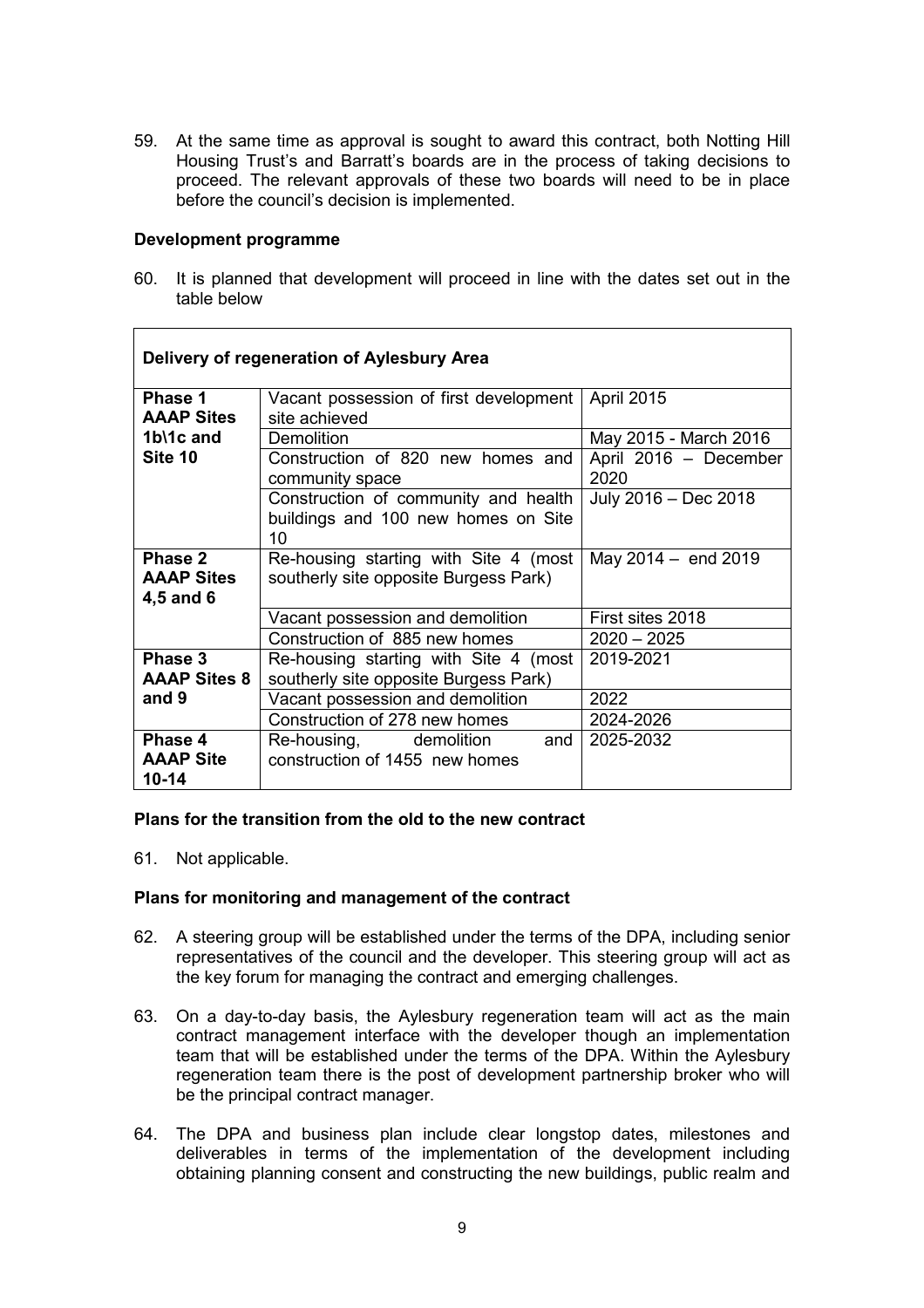open spaces. The business plan includes a range of community and economic well-being deliverables. The steering group will monitor progress against this framework.

- 65. In terms of performance management the contract will include provisions in relation to Value for Money and Key Performance Indicators.
- 66. Value for Money (VfM): Costs for all services delivered through the partnership (both those linked to general obligations and site delivery, including costs for demolition and development costs) will be subject to market testing or benchmarking, in accordance with pre-agreed principles set out in the DPA.
- 67. Key Performance Indicators (KPIs): A KPI regime has been agreed and the details are set out in section 14 of the business plan. The overall objective is to encourage and incentivise the performance of the developer to deliver the contractual requirements and also to go beyond these with staged payments for achieving baseline, target and excellent standards. The KPIs include target dates for all plots and also cover aspects of the developer's performance including resident involvement and satisfaction with housing management services and the delivery of economic and community benefits.

### **Identified risks for the new contract**

68. The key procurement and contract risks are set out in appendix 5. This identifies the scenarios that could possibly have an adverse impact on the delivery of the DPA and the programme and the steps that the council and the developer can take in terms of mitigation.

### **Community impact statement**

- 69. An Equalities Impact Assessment was carried out as part of the AAAP. While this did not assess all of the groups with protected characteristics identified under the 2010 Equalities Act, the outcomes of that assessment are still valid and are not altered by this contract. The overwhelming impact on local people will be positive from this contract. The realisation of the regeneration vision for the area will bring quality new affordable homes and an improved environment. However, in order to realise this ambition it will require the existing residents (tenants and leaseholders) of Aylesbury to be re-housed. This is a difficult and often stressful process for residents, many of who have lived on the estate for many years. An updated equalities analysis will be produced as part of the process of preparing the detailed planning application for the first development site and the outline plan for the wider development area.
- 70. The housing department through the Aylesbury area housing office leads on the re-housing of the Aylesbury residents. The council is currently actively re-housing the first development site (1b/1c). There are currently approximately 22 secure tenants remaining and it is planned that all tenants will have moved to new homes by the end of July. There are 28 leasehold interests still to buy back. The next phase for re-housing will be Sites 4, 5 and 6 within the AAAP starting with Site 4 in 2014.
- 71. Tenants are currently re-housed through re-lets of the council's 38,000 properties in addition to properties at target rent from housing associations. It is anticipated that it will be possible to re-house the majority of tenants living on 1b\1c and phase 2 off-site. The developer will also provide 142 target rented units over the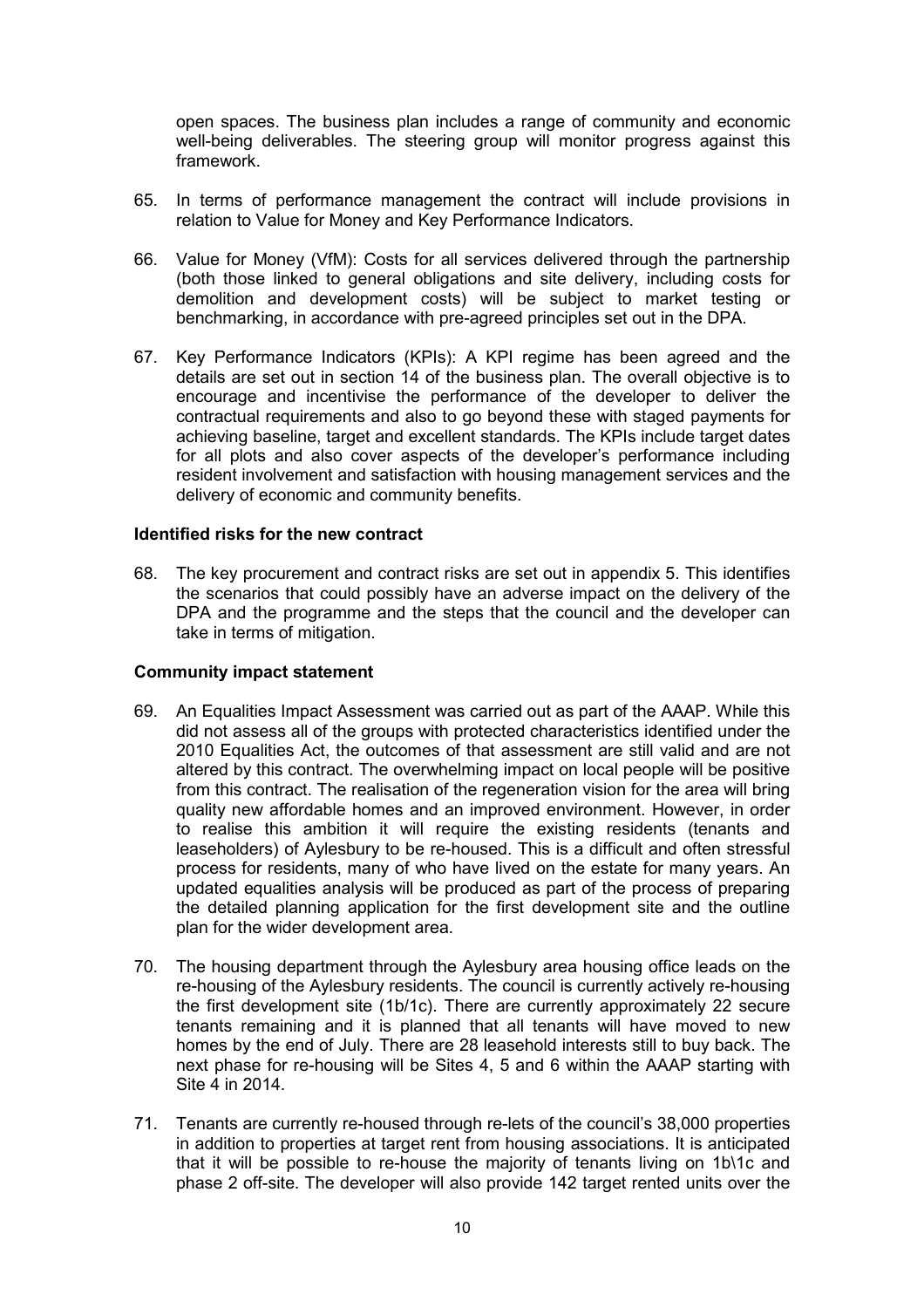next 10 years. It is expected that the majority of tenants currently living in phases 3 and 4 will be offered a home in new development.

- 72. Tenants are provided with home loss payments and are given support to move home.
- 73. The council seeks to negotiate voluntary agreements for lease surrender or repurchase with leaseholders. The council recognises that many of the council leaseholders are not able to easily afford alternative residential accommodation in the local area. To this end, the council offers an enhanced re-housing package for affected homeowners. Subject to certain qualification criteria, they may be rehoused as a council tenant, a housing association tenant, or offered a suitable alternative property from the council on shared ownership or shared equity terms. Shared equity arrangements differ from a standard shared ownership lease in that no rent is payable. The developer will also offer 115 shared equity units from within its own existing stock and in the new Aylesbury units to support the re-housing of resident Aylesbury leaseholders subject to qualification criteria.
- 74. The council also provides a payment to leaseholders to compensate for disturbance, covers reasonable fees and provides help with moving.
- 75. The council uses its CPO powers where it is deemed that it will not be possible to negotiate voluntary agreements for lease surrender or repurchase. On 18 March 2014, cabinet refreshed the resolution to use its CPO powers under section 13 of the Local Government (Miscellaneous Provisions) Act 1976 to acquire land and new rights within the first development site 1b\1c (Bradenham, Chartridge, Arklow House and Chiltern).
- 76. The DPA and business plan will also deliver significant benefits for local residents in terms of economic benefits to the area; this will include commitment to maximising the use of local supply chains and labour, in addition to offering training and employment opportunities. These are set out in detail in section 9 of the business plan.
- 77. The DPA also commits Notting Hill Housing Trust to payment of the London Living Wage and enforcing this through their supply chain.
- 78. This agreement will deliver significant community benefits including, dedicated staff for supporting community well-being over the next 20 years, a new community building at a peppercorn rent on the first development site and high quality outdoor spaces.
- 79. A legacy for long term community benefit will also be provided through the ringfenced income stream from the ground rents on the private and shared ownership residential units.
- 80. No additional impacts from those previously recorded in the background papers are likely as a consequence of this decision.

# **Economic considerations**

81. Notting Hill Housing Trust will be providing a significant number of employment and training opportunities during the contract period both in construction and within its own organisation. Approximately 1,400 opportunities will be provided over the life time of the project.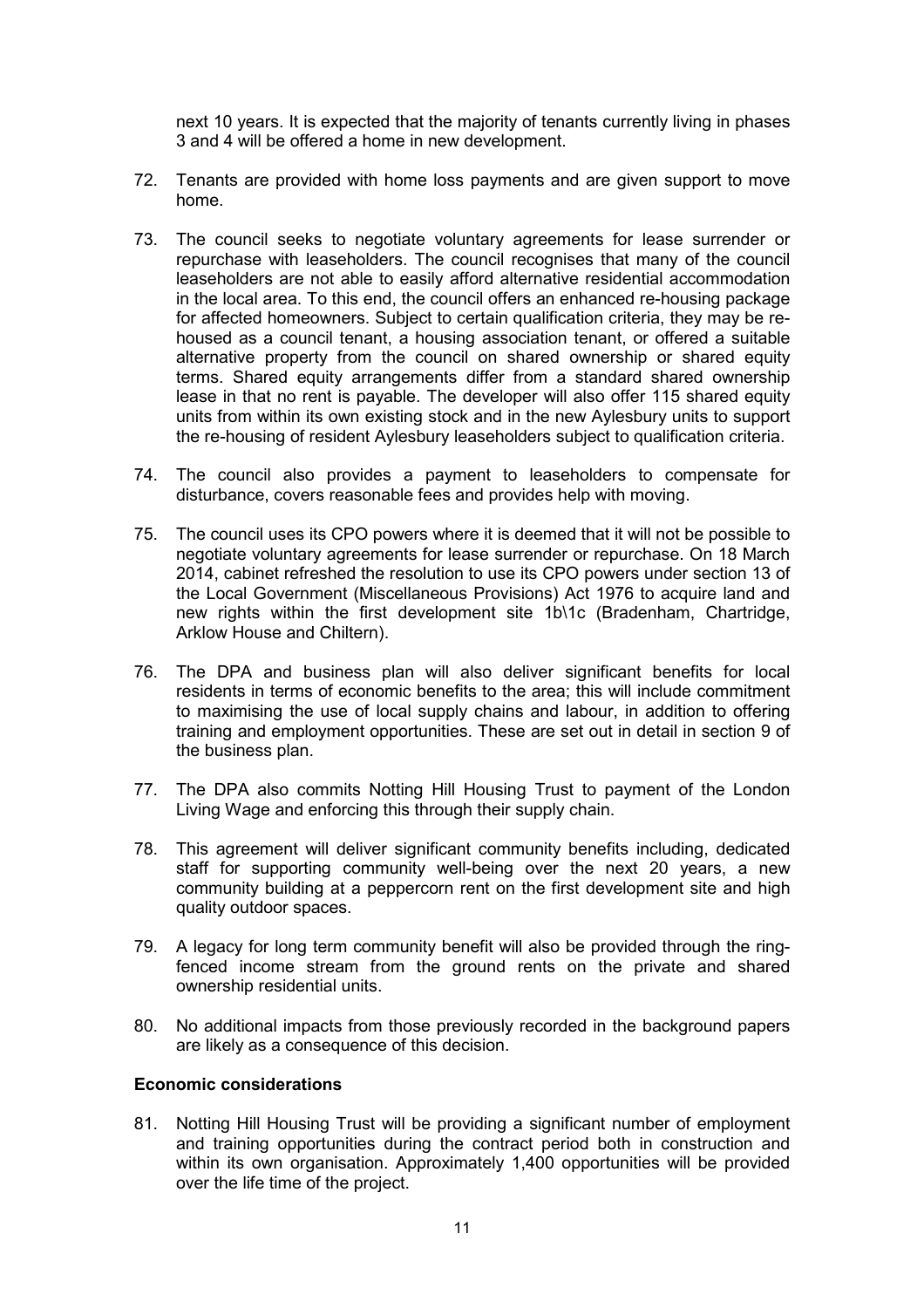- 82. Local economic benefits form a key part of the agreement Notting Hill Housing Trust will be required to:
	- Advertise supply-chain opportunities in local press, and a range of publications to reach small businesses, ethnic minority owned business and social enterprises
	- Require their contractors/suppliers to engage with borough-wide employment programmes such as Southwark Works and Building London Creating Futures to support unemployed residents' access to training, skills and sustainable employment; and
	- Require their contractors/suppliers to engage with apprenticeship schemes, and commit to providing 9 apprenticeship and traineeship opportunities and 21 employment opportunities per 10,000m2 of development (approximately 18 and 42 per annum respectively)
	- Fund and procure a study that will look at how the non-residential space within the new development will support existing businesses and employment and create new opportunities.

# **Social considerations**

83. The scale of the council's requirements has meant that only large developers were able to respond to this procurement process. However, Notting Hill Housing Trust is required to ensure that their supply chain opportunities are accessible to a variety of suppliers including SME's, BME's, women and disabled owned businesses and the voluntary and community sector.

# **Environmental considerations**

- 84. The business plan sets out an approach to securing environmental benefits for the whole development area and covers energy, water, transport and use of natural resources, water and habitat and sustainable living initiatives. The proposal meets with planning policy requirements, standards set out in the London Plan and current building regulations.
- 85. As part of the initial planning application, the developer will be required to submit a full Environmental Impact Assessment (EIA) for the development area, which will include a suite of detailed surveys and reports setting out how the new development will impact, mitigate and improve the existing environmental condition. This assessment will be renewed throughout the development period in relation to site-by-site planning consents.

# **Market considerations**

- 86. The contract documentation includes provision for developer to report on costbenchmarking and a detailed KPI performance management regime which rewards the developer for performance against key indicators (including resident satisfaction and delivery against milestones).
- 87. Where the council is making payments for the delivery of capital works (infrastructure and demolition primarily), these will be made according to a preagreed schedule of payments linked to agreed milestones, and will be benchmarked to ensure value for money.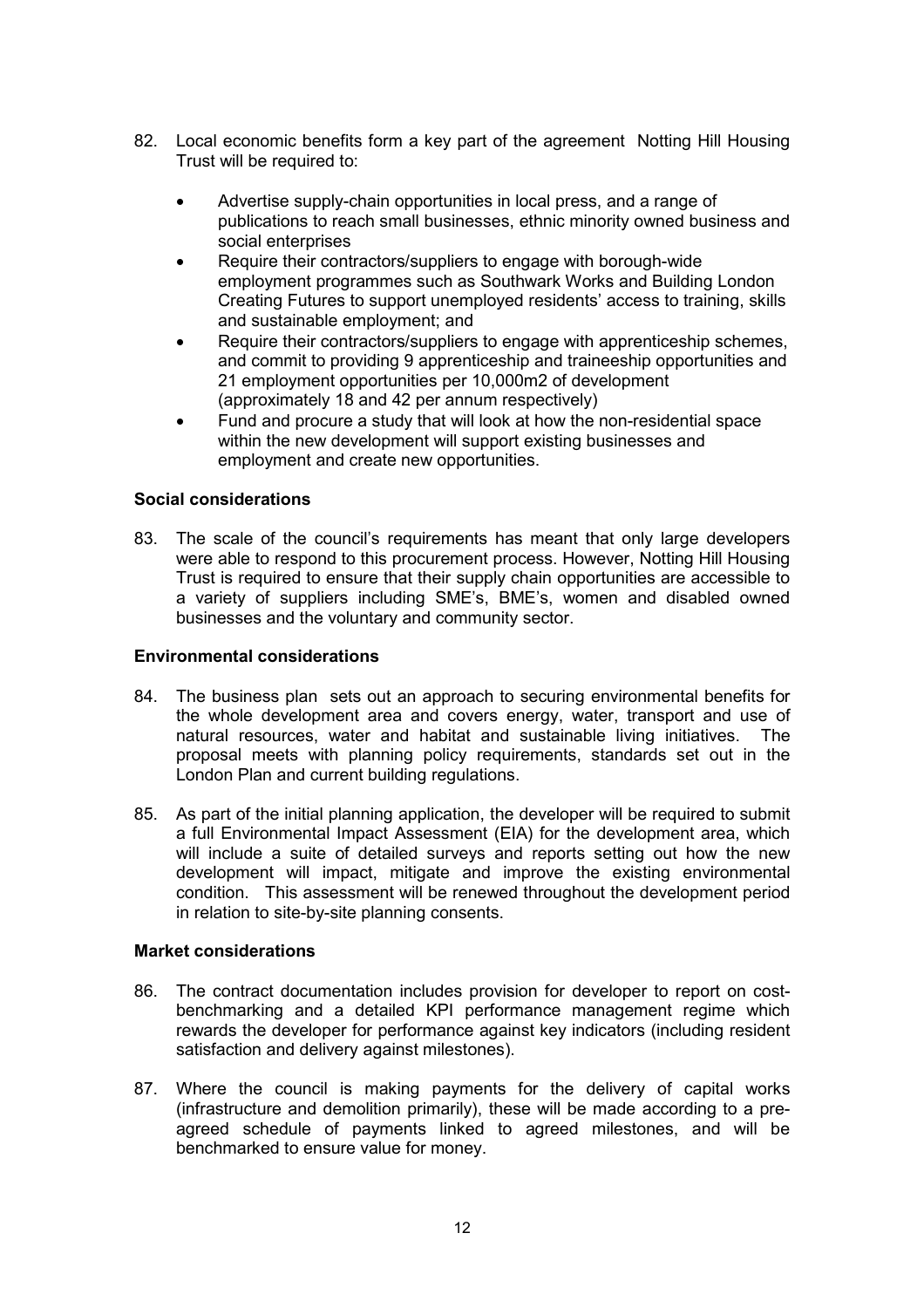# **Staffing implications**

- 88. The council is committed to funding the dedicated Aylesbury team required to manage the completion of this procurement and the contract award and then the contract going forward.
- 89. Significant input will also be required from housing, corporate finance, legal, procurement and economic development. These will be managed within existing resources.

# **Financial implications**

# *Procurement*

- 90. The Gateway 1 approved total procurement costs of up to £2.3m, spread over three financial years from 2012/13 through to 2014/15. Any release from earmarked reserves to meet these costs should be approved by the strategic director of finance and corporate services in consultation with the cabinet member for finance, resources and community safety.
- 91. External advisors have fixed elements of their work from the outset, with other elements of work being fixed as the programme progresses. The budget has been monitored and re-profiled at each key programme milestone, and reported through council financial reporting mechanisms. The spend to date and predicted outcome is within the agreed budget

# *Contract*

- 92. There is no total agreed contract value for this DPA with the exception of the fixed price and other payments relating to the transfer of the land on the first development site as set out in Appendix 3 of the closed report.
- 93. Future sites will be bought forward for development within an agreed framework and subject to agreed conditions having been met by both parties. The DPA sets out the mechanisms for agreeing both the council's future investment in the project through land assembly and the developer's commitment to finance and deliver the construction of new homes and the delivery of agreed community and economic benefits.
- 94. The DPA also sets out the provisions are also set out for setting the land value payable to the council as future sites are developed.
- 95. The council's financial advisors (Grant Thornton) have assessed the financial viability of the overall development, and concluded that if the sale value of the private housing increases by an average of 3% per annum in real terms, the scheme moves into surplus over its lifetime with no net public sector investment required. Based on historical trends since the second world war, there is a reasonable expectation that such increases will occur and may be exceeded, as the general market improves, the redevelopment progresses and the Elephant & Castle regeneration is completed.
- 96. It should be noted that the material financial assumptions in the financial model developed by Grant Thornton have been tested through the land transfer of site 7 (1-50 Wolverton) and Site 1a have been demonstrated to be prudent.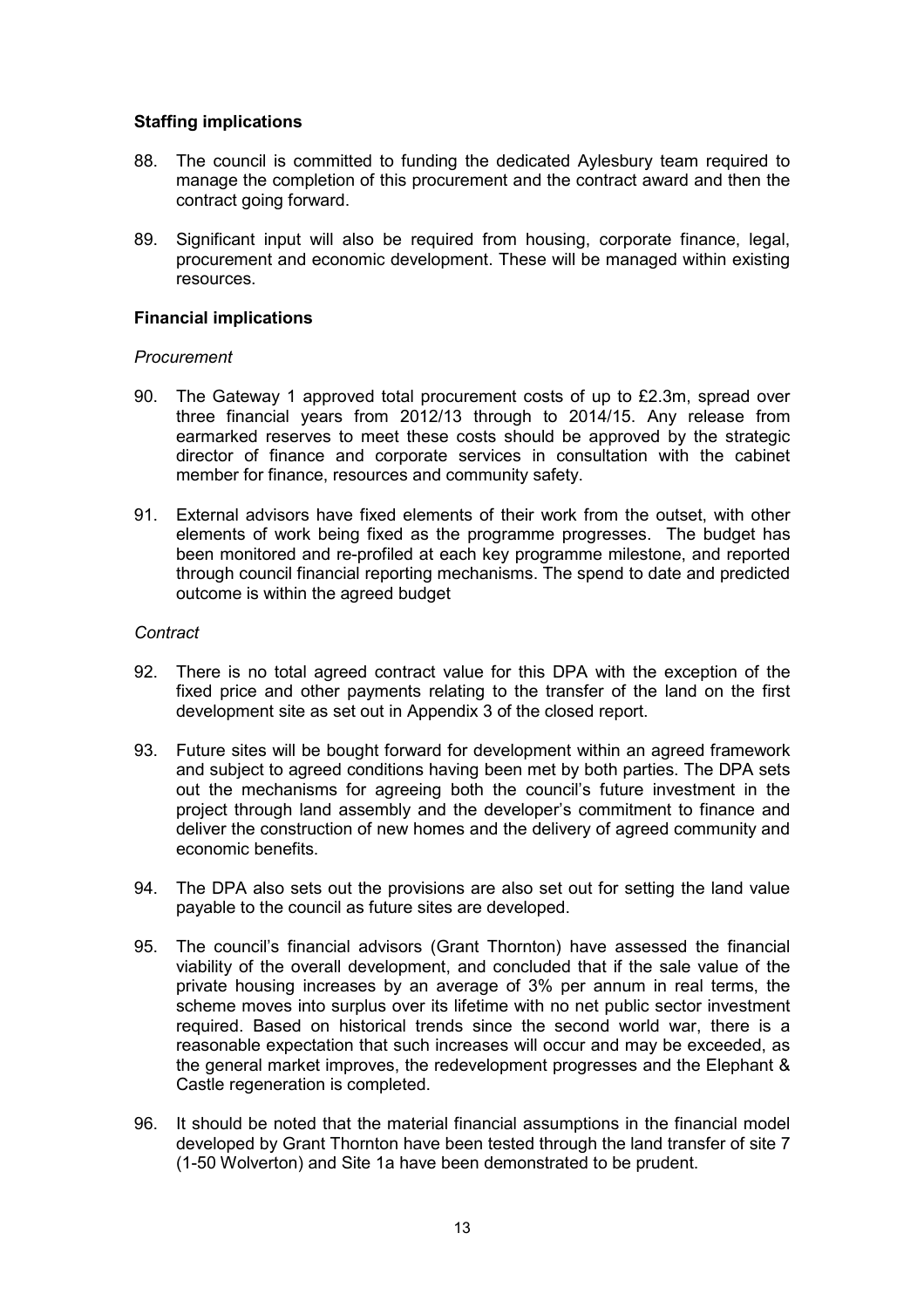- 97. However, Grant Thornton have concluded that there will be the need for public sector investment in land assembly over the first ten to fifteen years, which subject to market conditions, may be expected to be recouped over the remainder of the development programme.
- 98. Land assembly is estimated to take 15 years and includes the re-housing of tenants, the buy back of all non-council owned interests including residential leaseholders and the demolition of the existing blocks. The estimated cost of the land assembly for the whole estate is approximately £150m spread over 15 years. These costs are front loaded to some extent within this period as many of the larger blocks are in the early phases and the council wishes to buy back as many leasehold interests as possible by agreement at an early stage in the regeneration.
- 99. Land receipts in later years will generate significant income for the council that should offset the total land assembly costs.
- 100. The council has ensured that its "best consideration" obligations on the disposal of land have been covered through the procurement competition and the assessment of applicants' financial proposals on land value.
- 101. The council has already made provision in its current 5 year housing investment programme of £76.7m. This means that the council has sufficient funds for site assembly on phase 1 (including the first development site) and phase 2. This includes demolition costs for phases 1 and 2 of £9.2 and £13m respectively.
- 102. The council is in dialogue with the GLA regarding the investment needs of the programme. The GLA regard the project as a priority and are working with the council to look at options for investment in the programme.
- 103. Current programme staffing costs will be covered by existing budgets for the next five years. Staffing costs of £250k p.a. will be covered from 2019/20 onwards by the DPA as part of the development costs.

### **Investment implications**

- 104. This project will require significant up front investment from the council to deliver land assembly.
- 105. Investing at this stage should generate land receipts as well as ensure the provision of new affordable housing at target rents.
- 106. This project will bring significant investment to the area in terms of not only 3500 new homes but also new public realm and other community infrastructure improving the area as a whole.

# **Legal implications**

107. Please see concurrent at paragraphs 119-121 from the director of legal services.

# **Consultation**

108. The cabinet member for regeneration and corporate strategy has been consulted on the outcome of the contract finalisation stage and has reviewed this report.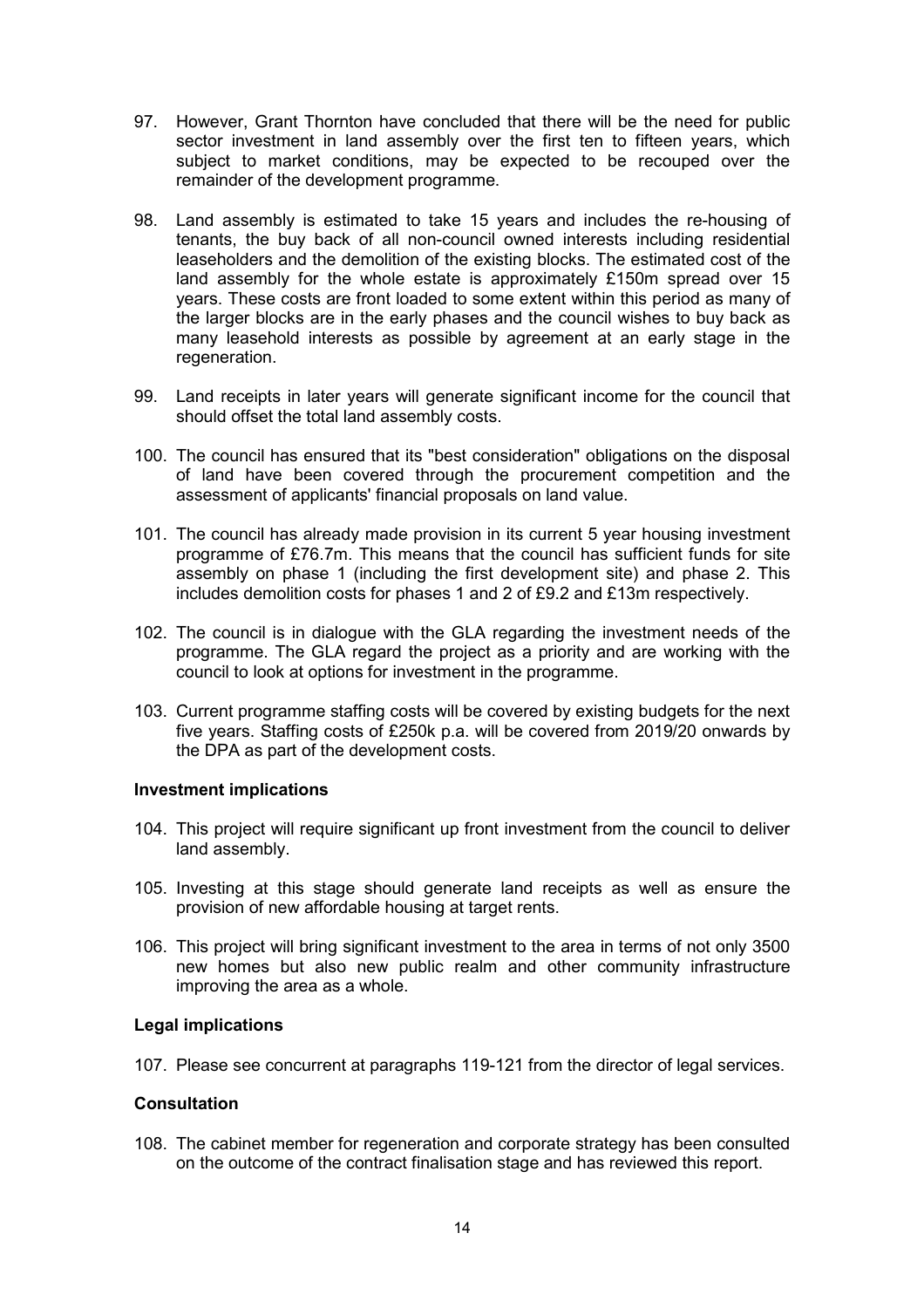- 109. Consultation has taken place with the Creation Trust, which includes representatives of the four Tenant and Resident Associations on the estate. As part of this consultation exercise residents were given the opportunity to visit two other estate regeneration projects where long-term partnerships have been established (Woodberry Down, Hackney and Kidbrook, Greenwich).
- 110. The Creation Trust formally agreed to support the procurement of a long-term development partner for the estate at its board meeting on 1 March 2012. As part of the consultation process, key concerns raised by the residents were discussed and the approach to their management agreed. This has been incorporated into the contract documentation.
- 111. Residents were involved in the whole procurement process and their feedback informed the development of the council's requirements and the documentation at each stage. A focus group consisting of 5 local residents and the director of the Creation Trust were involved at all stages and they also met with applicants during the first and third and fourth stages and presented information to help applicants further understand community issues/perspectives.
- 112. The MCI and Partnering strategies in the business plan require the developer to involve residents and stakeholders at every stage, from initial design through to area/housing management. The developer's performance in this area is a core part of the KPI performance management framework in the contract. To this end, the developer will be required to deploy a range of mechanisms, including on-line mechanisms.
- 113. Consultation has taken place with representatives of the GLA throughout the process.

# **SUPPLEMENTARY ADVICE FROM OTHER OFFICERS**

# **Head of Procurement**

- 114. This report is seeking approval to award a development partnership contract for the Aylesbury Estate. The contract has an initial term of twenty years and has extension provision for a further 10 years. The selected provider will work with the council during this time to deliver regeneration on the Aylesbury Estate.
- 115. A previous cabinet report was approved in January 2014 covering the appointment of the preferred development partner. This report covers the activity that has been undertaken since the approval of that report.
- 116. The report outlines the points that have been confirmed during contract finalisation.
- 117. The monitoring and management arrangements for the contract are outlined in paragraphs 62 – 67. Day to day management of the contract will rest with the Aylesbury regeneration team. A steering group made up of senior representatives from both parties will oversee the Aylesbury regeneration programme.
- 118. The regeneration of the Aylesbury Estate represents a major project for the council and one that will span decades. The contract is based on a business plan which will need to be maintained and refreshed over time in line with the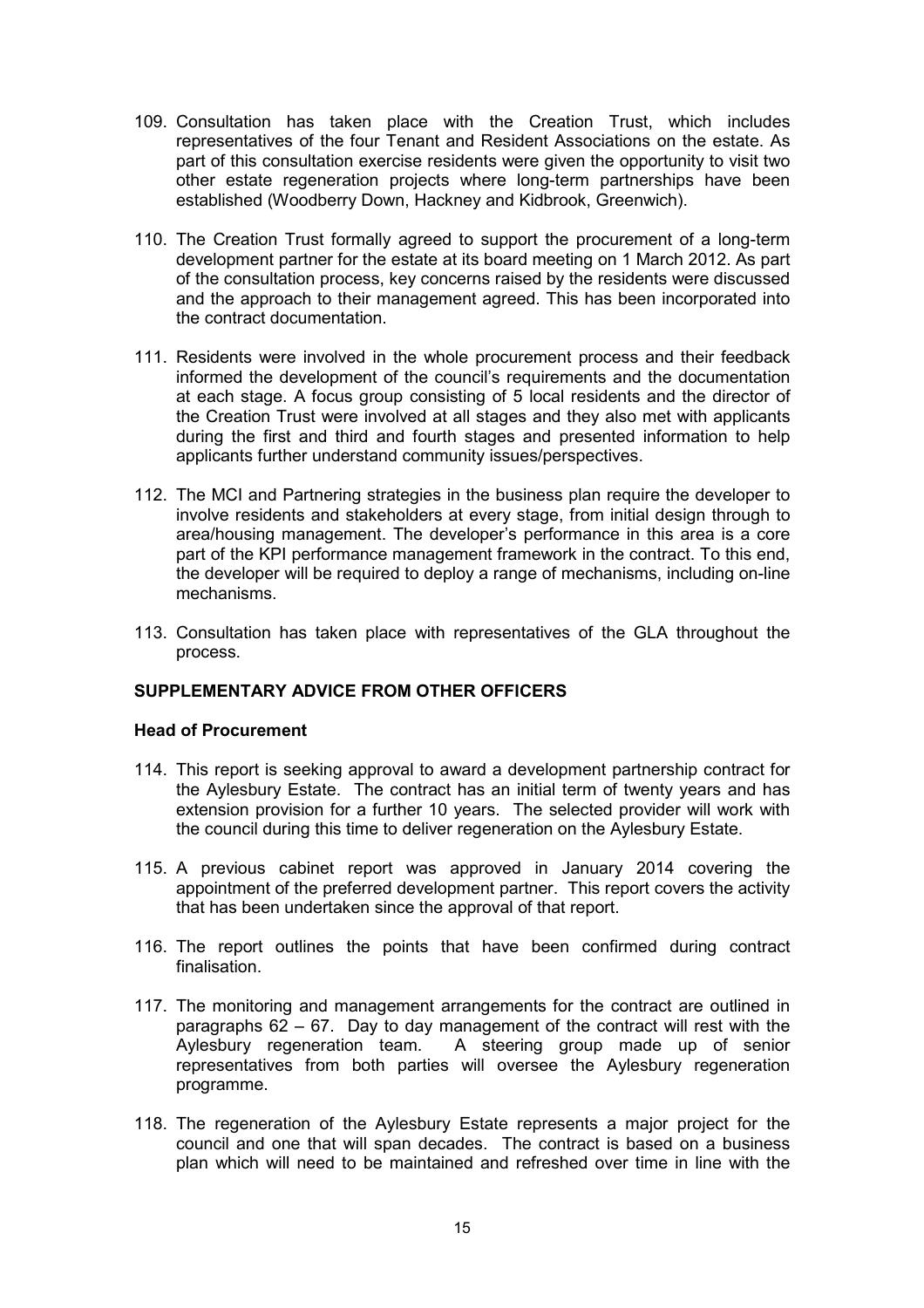council's requirements. The steering group will provide the necessary governance to ensure this happens.

### **Director of Legal Services**

- 119. This report seeks approval to the award of the development partnership agreement for the Aylesbury estate to Notting Hill Housing Trust as further detailed in paragraph 1. Advice has previously been given to the cabinet by the director of legal services in relation to the procurement process and the property aspects of the regeneration which is detailed in the supplemental advice from other officers in the cabinet report dated 28 January 2014, and there are no changes to that advice.
- 120. As noted in paragraphs 47-57 since approval of Notting Hill Housing Trust as the preferred provider there has been a process of contract finalisation with them to enable the DPA and business plan to be concluded in its final form. External legal advisers and internal lawyers from legal services have been involved and have advised throughout that process. Appendices 3 and 4 set out the summary of both the DPA and business plan.
- 121. The decision to approve award of the DPA was delegated to the chief executive by the cabinet, with the award decision to be in consultation with the cabinet member for regeneration and corporate strategy. Paragraph 108 confirms the consultation undertaken.

### **Strategic Director of Finance and Corporate Services (FC13/112)**

- 122. This report seeks approval to the award of a contract for the development partnership agreement for the Aylesbury Estate to Notting Hill Housing Trust. Some of the revenue and capital financial implications are contained within the body of this report.
- 123. The DPA gives Notting Hill Housing Trust (the developer) the opportunity to draw-down parcels of land for development across the Aylesbury Estate, subject to pre-agreed conditions and satisfactory performance on previous parcels of land (plots). The land will be transferred on the basis of the grant of long leases (250 years). The development of plots will only proceed when all the conditions precedent (such as funding, planning, consents, and vacant possession) have been met.
- 124. Land assembly is estimated to take 15 years the estimated cost of the land assembly for the whole estate is approximately £150m spread over 15 years, with some front loading. These costs are front loaded to some extent within this period as many of the larger blocks are in the early phases and the council wishes to buy back as many leasehold interests as possible by agreement at an early stage.
- 125. The council's capital programme as agreed by cabinet on 18 March 2014 includes some elements of the first phases of this development. Additional or alternative funding is also being sought from the GLA.
- 126. The report identifies that financial modelling indicates that over the life of the project shows that land receipts to the council in later years will generate significant income for the council that should offset the total land assembly costs.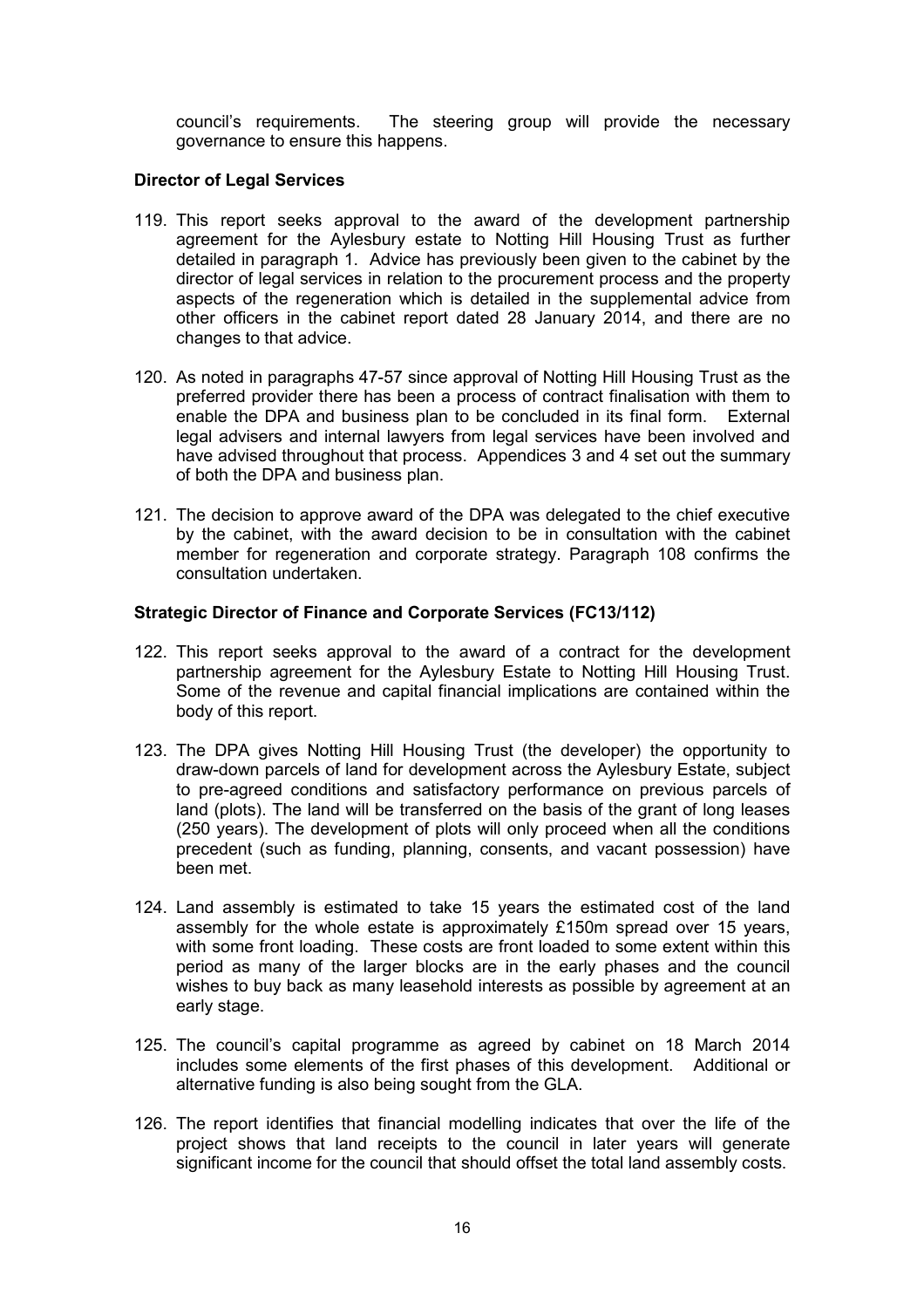- 127. The report authors also identifies that the contract meets the council's "best consideration" obligations on the disposal of land.
- 128. The 2014/15 budget is sufficient to cover staff costs. However as this contract extends into 2015/16 and for many years beyond, continued funding will need to be agreed as part of each year's budget setting process. From 2019/20 staff costs of £250k pa will be covered by the DPA as part of the development costs.
- 129. Given the scale and importance of this project the strategic director of finance and corporate services will continue to inform the council's external auditors of progress on a regular basis.

### **Strategic Director of Housing and Community Services**

- 130. The strategic director of housing and community services supports the redevelopment of the Aylesbury Estate, and considers the implementation of a long term development partnership as being appropriate in achieving the next steps of this priority objective, and providing continued momentum to this initiative.
- 131. The development of the overall 'place' vision during the procurement, building on the existing Aylesbury Area Action Plan, has been vital in securing support from the local community. The ability to deliver a long term legacy for the community was an integral requirement and part of the submissions by each bidder.
- 132. There is clarity in the vision for Aylesbury as part of the wider Walworth area, linking to Elephant and Castle, and enhancing the reputation of the area as a 'go to place', considering not just the physical elements of housing provision, but also community and economic well-being. The strategic director of housing and community services recognises that the contract with Notting Hill Housing Trust will also deliver a range of benefits including employment opportunities.
- 133. The strategic director of housing and community services endorses the target rents commitment secured from Notting Hill Housing Trust, as the newer 'affordable rents' regime is not considered to be appropriate for this particular scheme, given the need to re-house existing tenants, build confidence and create a sustainable community. It is noted that there will be sufficient number of target rent social housing units that will meet the needs of the existing tenants, and also other affordable housing options for both tenants and homeowners that are vital to meet the needs of the local population and provide diversity of tenure within the new development.
- 134. The strategic director of housing and community services supports the focus on ensuring that the local community and stakeholders are fully involved in the procurement and regeneration process. Notting Hill Housing Trust will be required to keep the local community and stakeholders fully consulted and involved as the redevelopment progresses, using a range of mechanisms, such as an on-line facility. The strategic director of housing strongly supports the mechanisms and expectations that have been embedded in the contract documentation.
- 135. The strategic director of housing and community services takes note of the commercial structure proposed in this report and is supportive of the proposed structure. The governance and management structure should ensure that the council is able to manage and influence the partnership effectively. Furthermore,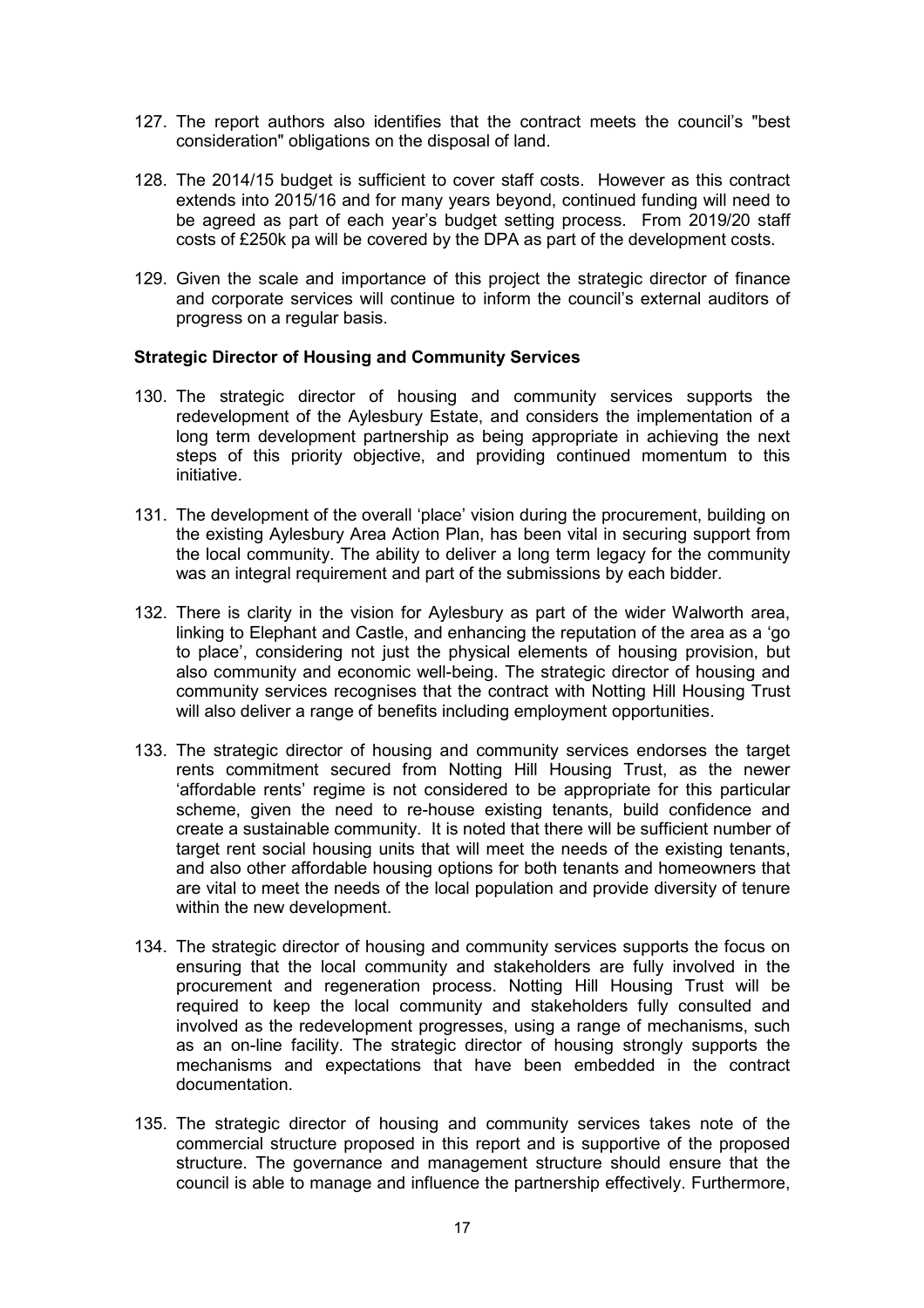the precise terms of the legal agreement which deal with poor performance have been adequately addressed.

- 136. A viable business plan for the estate has been agreed including the form of development account and the council has secured open book access to this to ensure that it is securing the best deal and terms for the authority and community.
- 137. This partnership provides an opportunity to implement an innovatory model of local management that is recognised for its excellence. The strategic director of housing and community services notes that Notting Hill Housing Trust brings the necessary skills, to establish excellent housing, area and public realm management in the co-ordinated approach that is preferred. The housing representative on the procurement steering group has focus on this aspect of the procurement and its weighting in the evaluation process.
- 138. The strategic director recognises the importance of ensuring that the council is able to deliver on its vacant possession obligations within the partnership, and ensuring that the estate management services continue to be delivered effectively through the redevelopment process. The dedicated Aylesbury management team has been established to focus on these objectives and is developing management strategies to complement housing services delivery, vacant possession, transitional management and handover stages of the redevelopment.

### **FOR DELEGATED APPROVAL**

Under the powers delegated to me in accordance with the Council's Contract Standing Orders, I authorise action in accordance with the recommendation(s) contained in the above report.

Signature ………………………………………………… Date……………….. Designation …………………………………………………

# **BACKGROUND DOCUMENTS**

| <b>Background documents</b>            | <b>Held At</b>                            | <b>Contact</b> |
|----------------------------------------|-------------------------------------------|----------------|
| Cabinet Report, 15 May 2012            | http://moderngov.southwar                 | Jane Seymour   |
| <b>Gateway 1: Procurement Strategy</b> | k.gov.uk/ieDecisionDetails.               | 020 7525 4907  |
| Approval Aylesbury Regeneration:       | aspx?ID=3061                              |                |
| Development Partnership                |                                           |                |
| Cabinet Report, 28 January 2014        | http://moderngov.southwar                 | Jane Seymour   |
| Selection of a Preferred Partner to    | k.gov.uk/ieDecisionDetails. 0207 525 4907 |                |
| Work with the Council to Deliver the   | aspx?Alld=31068                           |                |
| Regeneration of the Aylesbury Estate   |                                           |                |